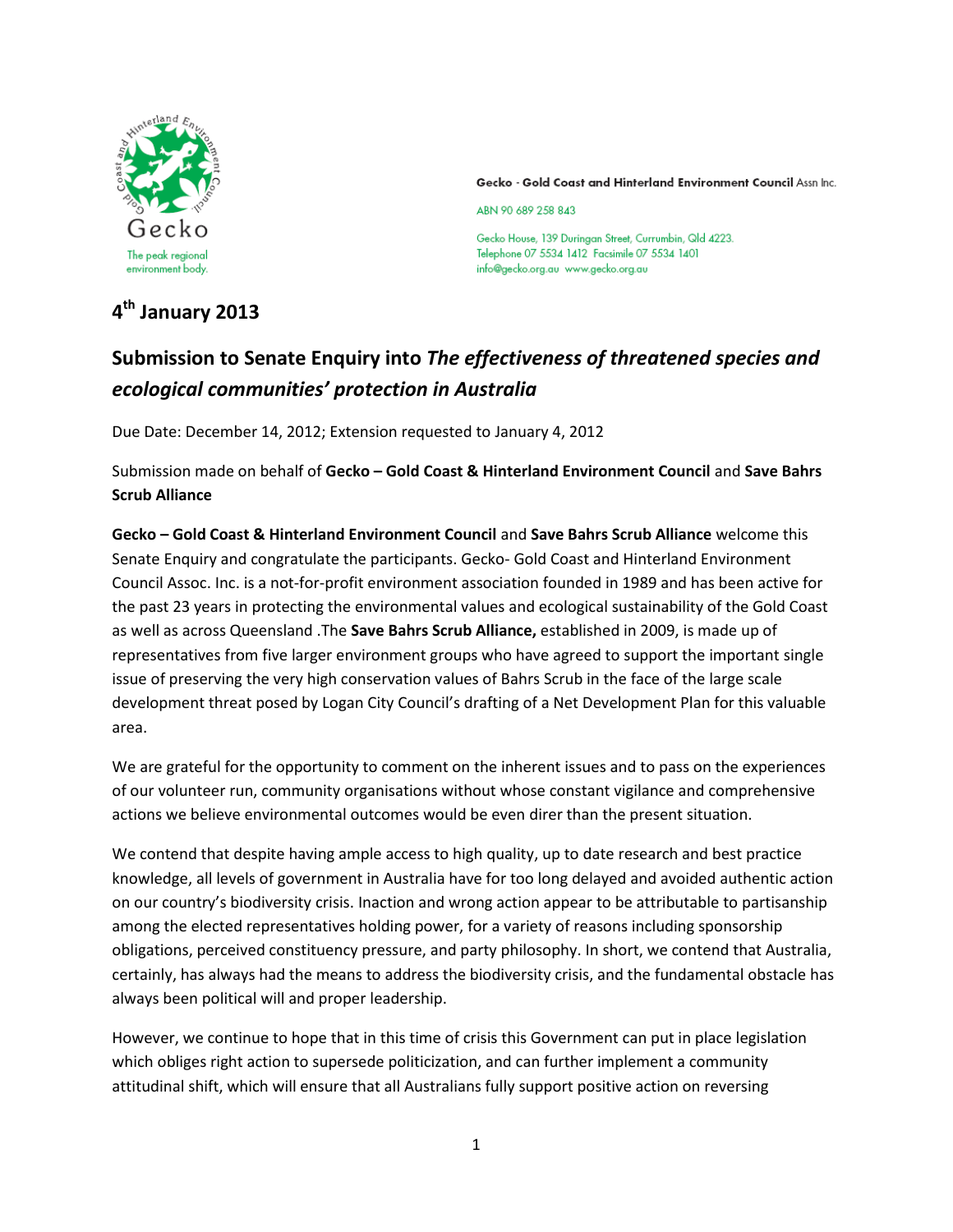biodiversity decline having deeply accepted the ethical and survival grounds for ensuring the resilience of our fellow species.

We wish to highlight that while our campaigns are many, ongoing and ever arising, our few victories are by far disproportionate to our many losses, and even in rare victory there is almost always compromise and loss. The psychological effect of this reality is that fatigue and disillusionment are significant factors for organisations such as ours. It is a credit to the values set of the Australian community that many organisations exist all over the nation, ensuring coverage of the entire continent, and nearly always minimally staffed by dedicated and unofficially trained volunteers whose amateur expertise and commitment can often surpass that of professionals in the field. For this reason, we call particular attention to the need to increase funding to existing environmental organisations to continue their critical vanguard role, to be able to actively educate the community in order to bring about the essential attitudinal shift referred to above, and even to support their role in species protection and research.

Since there is much to be said on reasons for the clear failure of existing systems to protect threatened species and species from moving onto the Threatened Species List, this submission has taken the approach of supplying an overview of the issues we encounter in our efforts to address biodiversity decline, with some observations and illustrative examples taken from our various campaign experiences.

We present this overview to the Committee in the hope that it will provide a deeper insight into the factors involved in addressing biodiversity decline from a community perspective, one that we believe is reliably able to prioritize the needs of flora and fauna in a non-partisan way, and operates without selfinterest but much commitment.

#### **Macro and microcosms – dualistic approach needed**

Research into the needs of and threats to biodiversity illustrates that preserving biodiversity requires both umbrella and site specific approaches. Anthropogenic climate change for example is a serious threat to species survival, which is best addressed at a holistic level but is viewed by governing authorities as being 'on another page'. For instance, when the Queensland Government promotes the fossil fuel industry, there is not only a direct effect on biodiversity from exploration and extraction activity, but a more amorphous and unquantifiable impact on biodiversity and habitats from the burning of fossil fuels worldwide and locally, which increases the global warming effect. Any attempts of the QLD Government then to address biodiversity decline become meaningless at best and drastically counterproductive at worst when there continue parallel promotion and significantly greater prioritization of an industry that causes climate change which science concurs is an insurmountable and pervasive threat to biodiversity. On a secondary scale of this need for an umbrella approach, development applications requiring either total or partial vegetation clearing are considered at site level. However, authorities need to take a contextual view of the impact of site clearing on habitat provision for the general area, taking into account past, concurrent and future vegetation loss when granting or refusing development approvals. Similarly, development impacts on waterways of varying size and seasonality at site level must be considered in relation to the much larger system they feed, keeping in mind that re-routing, eradicating, piping or otherwise altering the most minor and larger watercourses alike consistently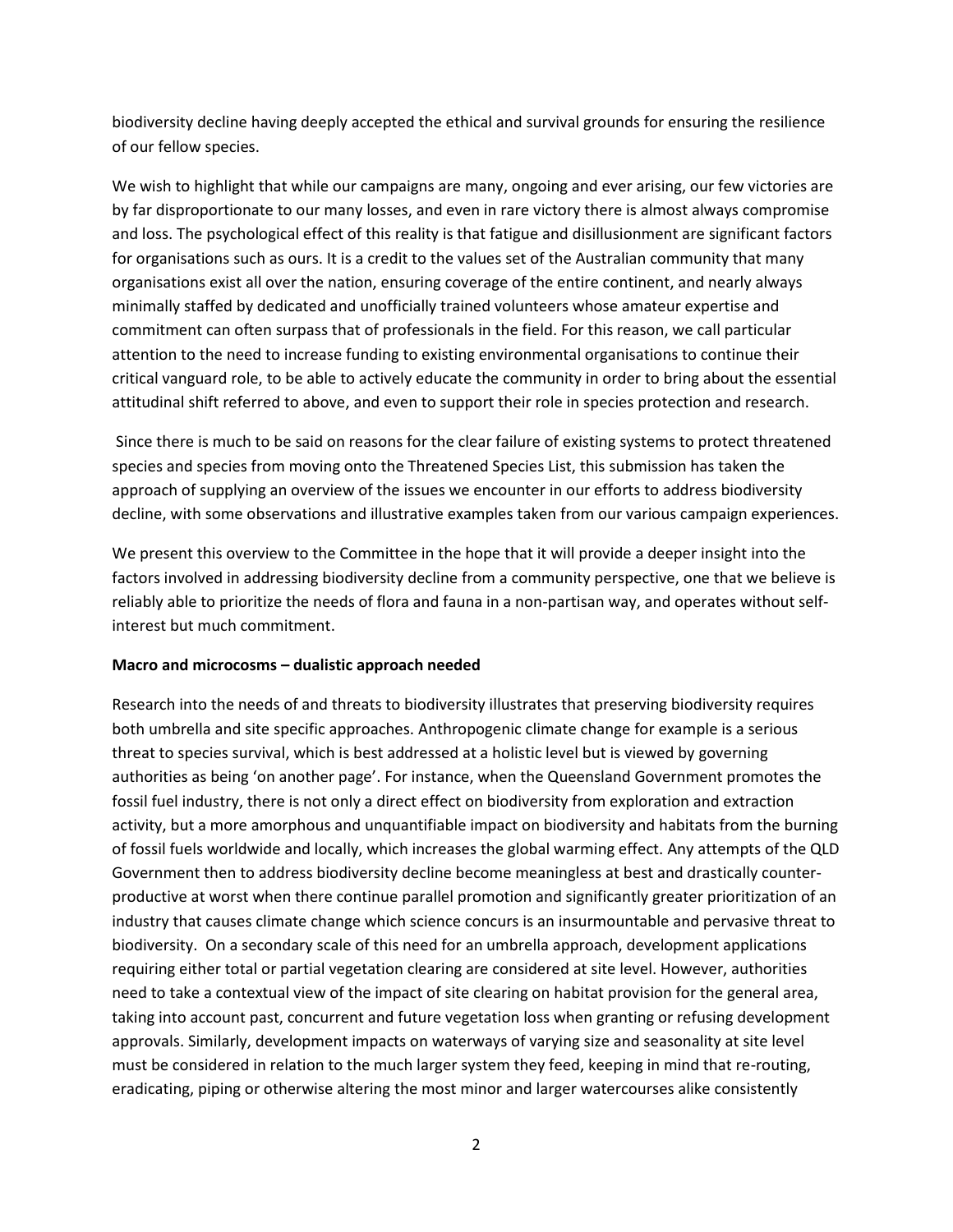impacts on the entire aquatic and marine system and the species it supports. On the other hand, threats to biodiversity also need to be considered on a site-specific level, for example by pre-empting impacts including litter, pollution, feral and exotic species, edge effects, road kill, and the like. This integrated approach to considering threats to biodiversity is lacking in the vast majority of approvals for development proposals.

#### **Role of community groups and organisations:**

Given the size of the Australian continent in relation to its population, infrastructure, and governance constraints, community environmental groups and organisations and key individuals play a significant role in biodiversity protection through activities such as monitoring, identifying, rescuing, educating and lobbying. Non-government organisations provide the backbone of environmental protection and a dollar value cannot be placed on how much is saved annually from the public purse. It is also often the case that the accumulated knowledge of these groups represents an unsurpassed resource that authorities can and should access and should pay heed to in the decision making process.

#### **Lip service, box-ticking:**

Like most environment groups, **Gecko** has contributed copiously to a variety of community consultation opportunities; given the single focus of **SBSA** outlined above, the group is engaged in community consultation with Logan City Council and often the State Government on an ongoing basis. However, the experience of community organisations and concerned individuals who expend time, effort and often even private funds on monitoring potential changes to biodiversity status wrought by government or private proposals is that so-called 'community consultation' is largely considered an obligation which can be attended to in largely cursory fashion, with minimal and often no heed to the warnings, concerns and objections expressed by individuals and groups such as ours. In short, 'community consultation' appears to be a box-ticking exercise only and from the outset the ultimate destination of a proposal is unlikely to be swerved from the original government or commercial intention.

A good example is the situation SBSA has been dealing with. Bahrs Scrub is an acknowledged biodiversity hotspot mooted for national park status in the 1980s but voted down by the QLD National Party in government. Despite the values of the Bahrs Scrub Precinct and despite community opposition on the grounds of biodiversity threat among other constraints, the previous Labor Government identified the area under the Southeast Queensland Regional Plan for investigation by the local authority for suitability as a Major Development Area to accommodate 11,000 residents. The Logan City Council doggedly went ahead with the investigation, commissioning expensive consultancy reports and inviting community input. SBSA pointed out from the outset the significant biodiversity constraints and the equally serious geomorphology, hydrology, bushfire, and visual and social amenity constraints of the Precinct, which were backed up by the various commissioned reports. However, LCC has not detoured in the slightest from the original Draft Plan for the area which they claim 'balances' the environmental and developmental needs of the area, but by any measure of common sense seriously compromises the biodiversity integrity of the area.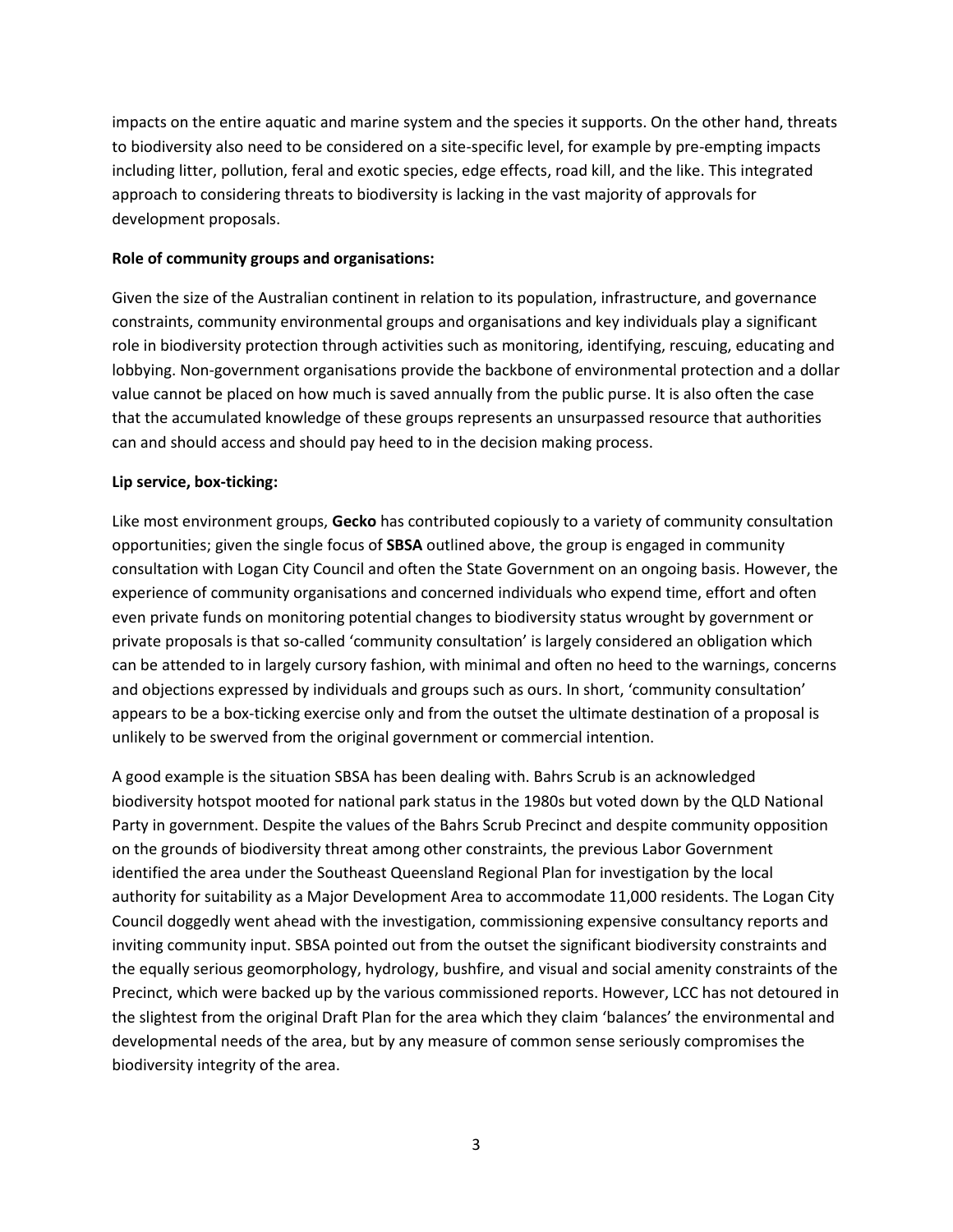Furthermore, LCC has continued to hold that they are under obligation to deliver development yield from the Precinct to comply with State directives. However, SBSA has also repeatedly pointed out the stipulation of the SEQ RP that the local authority must investigate only the Precinct's potential for MDA status and that LCC has always had the right and the *obligation* to find the area **unsuitable** for development based on biodiversity, geomorphology, hydrology or amenity constraints. LCC continues to ignore this proviso despite the Precinct having not one but all of these constraints, and despite SBSA having acquired in writing and in conversation the assurance of the previous Minister that the SEQ RP can and must be interpreted as such.

Appeals to local and state elected representatives are met with delayed, no, or obscure responses which consume volunteer time, with enquiries having to be re-pursued continually and threads of conversations having to be found and re-picked up sometimes after several months delay.

Recently, the LCC Councilors have voted to accept the Bahrs Scrub Development Plan giving no further credence to the real and grave objections and concerns of SBSA, individuals, and even of consultancy reports than to announce that environmental values will be 'balanced'.

Community consultation in the Bahrs Scrub development investigation process has thus been close to meaningless.

## **Volunteerism:**

The fact that community environmental groups and organisations must function largely through a volunteer workforce with no civil authority is a considerable obstacle to their multiple roles played in assisting with biodiversity protection. While there are many positives for the organisation and the individual from volunteering, there are also negatives which impact upon the effectiveness of the community role:

- Constant change of staff/helpers, often with minimal notice
- Erratic nature of skills base
- Lack of communication at organizational and individual levels
- Personal expense; engagement with processes cost-prohibitive
- Litigation risk (real and perceived)
- General continuity challenges, for example in role handover, knowledge transfer, follow-up
- Lack of voice or authority to comment; 'outsider' status

# **Ear continually to the ground:**

Another factor in community ability to comment on biodiversity loss potential projects or decisions is again related to the volunteer, outsider nature of the community in relation to authority procedures. Hearing about development applications, government reports, draft proposals, strategies, or polices that are available for community consultation is too often haphazard, dependent on strong networks or local residents catching sight of signs or local newspaper notices of development applications. It is unknown how many proposals and approvals slip under the radar, the first indication of an approved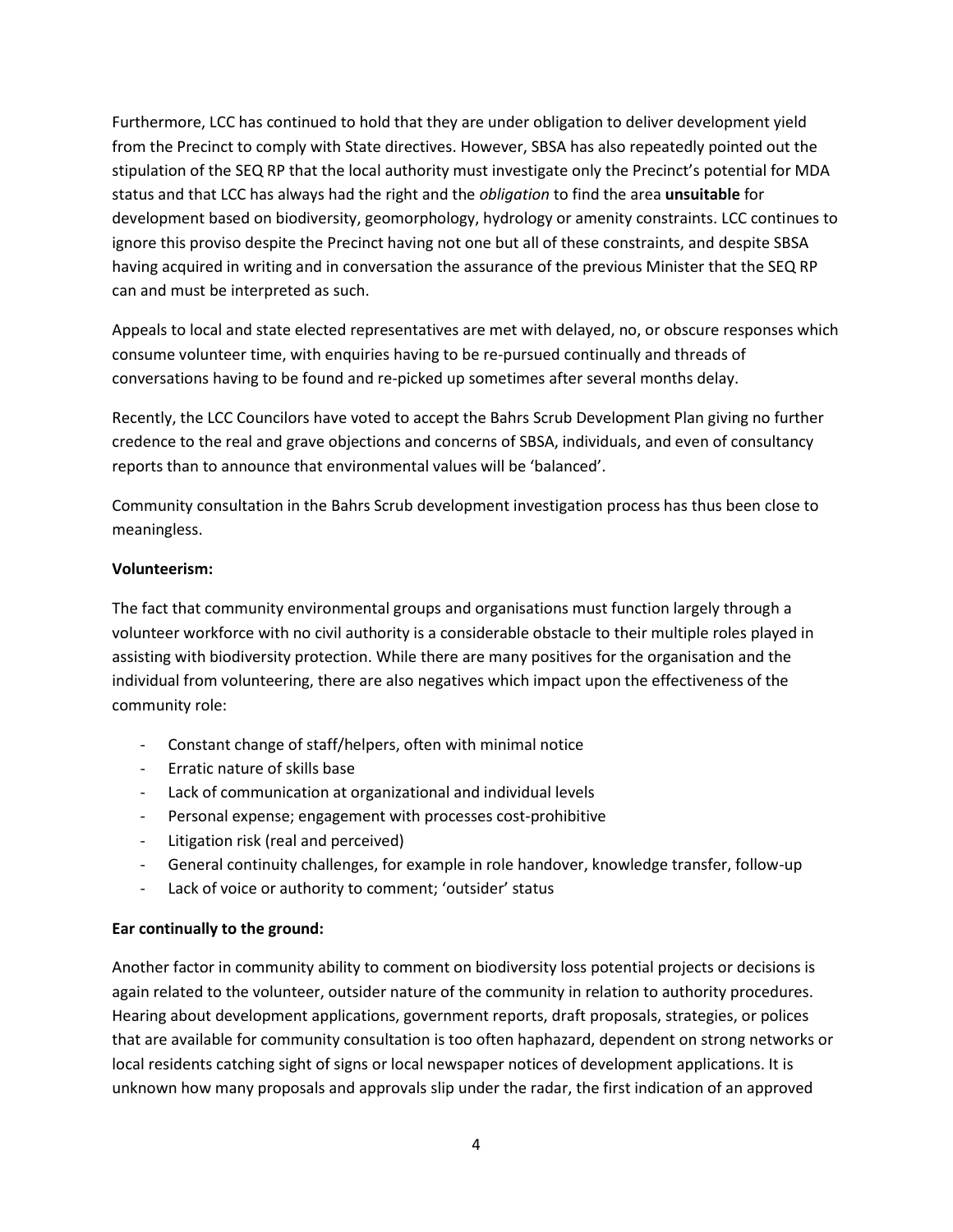project being when vegetation clearing has commenced or been completed. It is also difficult for the community to keep up with all submissions on regional or larger scale discussions, especially when the natural environment is fundamental to such a broad range of issues from trying to ensure a local parcel of native vegetation is retained to endeavoring to have the precautionary principle exercised on very large scale impacts such as those caused by the coal seam gas industry. Also, some issues beyond a community organisation's immediate coverage can be highly relevant to our campaigns and pursuits and also relevant to our parallel goal of best practice for all biodiversity.

#### **The law is the law – unless it's open to interpretation**

**Gecko** and **SBSA** have repeatedly found that the result of trying to operate even within the environmental legislation that we have is far from a guarantee of success or appropriate outcome for biodiversity protection. Interpretation of environmental policy or legislation can be extremely broad, loose or selective. An SBSA example is the case of LCC having the right to find the Bahrs Scrub Precinct unsuitable for development on any grounds of constraint as outlined above, because ultimately Councillors were able to vote to approve the Plan according to their opinion. Significant biodiversity loss will therefore be the result because our legislative decision making rests not on science but on personal bias.

Environmental legislation is not comprehensive enough in relation to the most recent concerns of the science and conservation community and presently lacks a climate change or water trigger. There exists no mechanism to act with speed and rigor on science warnings, and a failure to require action on or properly define mitigation. Wording of policy, law and regulation can be weak and ambiguous, allowing broad and irresponsible interpretation and poor practice.

Also, policy in Queensland at least takes the perspective of conserving diversity through a representative ecosystems approach, which can translate into less protection for the sum of biodiversity across the state with reduced funding and designation of conservation areas. In addition, across all levels of government exists a perspective of de-prioritisation of so-called 'common' vegetation and fauna. This perspective fails to acknowledge the importance of support species for the more rare or threatened species, the loss of which places increased pressure on at-risk species. This perspective exposes a further issue for conservation practice as species must be pushed close to the brink of extinction before the first semblance of protection is granted through Threatened Species listing. This perspective also tolerates species extirpation, solely justified by the existence of the species elsewhere in the state or nation. Listing of a threatened species is often at species population rather than individual level and is also dependent on the recognition of crisis by community individuals and public campaigns. Not only is this necessity unsatisfactory in the requirement for constituency pressure before action is taken for protection, but the reliance on community expertise makes for a hit and miss situation for species that are less well known, unpopular, or not yet discovered.

Democratic right to prevent or express objections to projects that threaten biodiversity is far too dependent on financial capacity. The court process allows wealthy project proponents to persist in their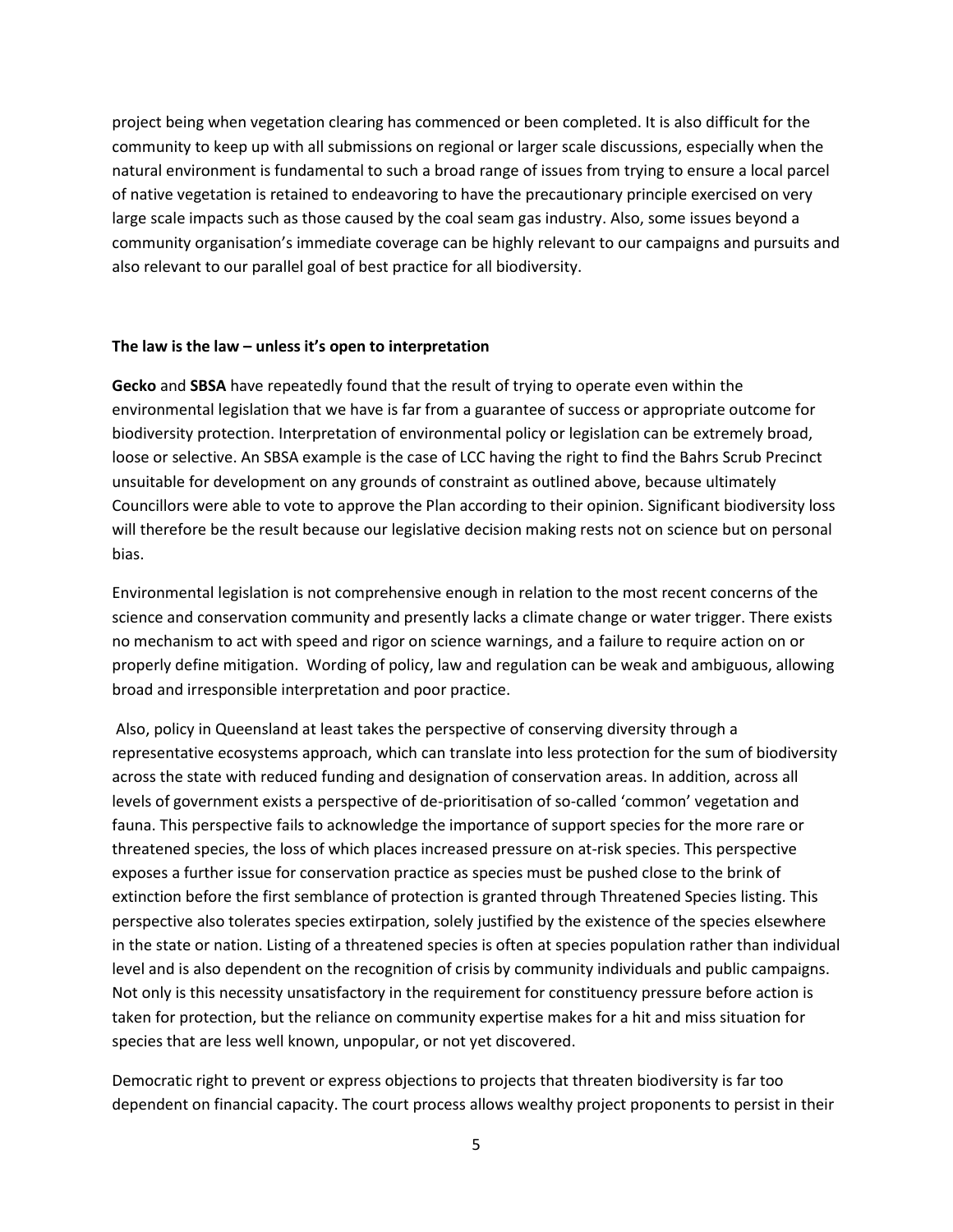application for previously rejected proposals and to override Council decisions. Lobbying by large interests gains greater sway amongst legislators; because of corporate financial ability to hire sustained, more and highly skilled legal support, as well as the sheer size of some projects being viewed as having significance to the overall economy of an authority, court decisions tend towards favourable outcomes for project proponents. Laws are presently mooted to discourage community objections to development applications further with the threat of being obliged to pay the winner's costs. Freedom of information principles are also impeded by wealth considerations as costs for accessing documents are very prohibitive for the average income level.

Changes of government and subsequent ideology and political affiliation with lobbying interests can swiftly negate any and all hard won achievements of the conservation movement through repealing of legislation and abolition of programs and services. The present situation in Queensland is illustrative of this process as the new LNP Government acts to remove the Office of Climate Change, abolish solar industry funding, repeal the Wild Rivers Act, abolish the Waste Levy, remove so-called 'Greentape' to facilitate development approval, allow the culling of flying foxes and a long, ongoing list of actions undoing the previous government's environmental moves. Strong community support for proper conservation would be some guarantee of protection against the vagaries of our necessary democracy, but achieving such support is constrained by a lack of community education mechanisms and an often disinterested or actively oppositional media, such as the Gold Coast Bulletin which openly promotes irresponsible commercial developments and derides the values and knowledge of environmentalists.

Present environmental laws are essentially designed to facilitate rather than arrest development and even the presence of a valuable species or important landscape feature is no guarantee of conservation. At state and federal levels alike, legislation favours a development outcome and enables destruction through inbuilt features such as those further outlined below.

#### **Improper perspective on ecological imperative**

Proper perspective makes for effective legislation. National and state environmental laws are not strong or comprehensive; nor do our laws prioritise nature or acknowledge its intrinsic value in relation to human need and in its own right. After decades of struggle by conservation minded citizens and considerable biodiversity loss, our country has at last adopted a **shallow ecologism** perspective, recognizing the value of natural environments and other species to our own survival needs. However, appropriate **deep ecology** is nowhere evident in legislation or in training of legal professionals with little to no recognition of species' and systems' intrinsic and mutual rights to existence regardless of their 'use' to humanity, and even the shallow ecologism perspective is not consistently and laterally applied by authorities.

Government agencies and elected representatives demonstrate an ongoing flawed belief that environmental values can be managed and balanced with human expansion. While this is plausible in theory and to a certain extent, in actuality planners and decision makers have consistently got the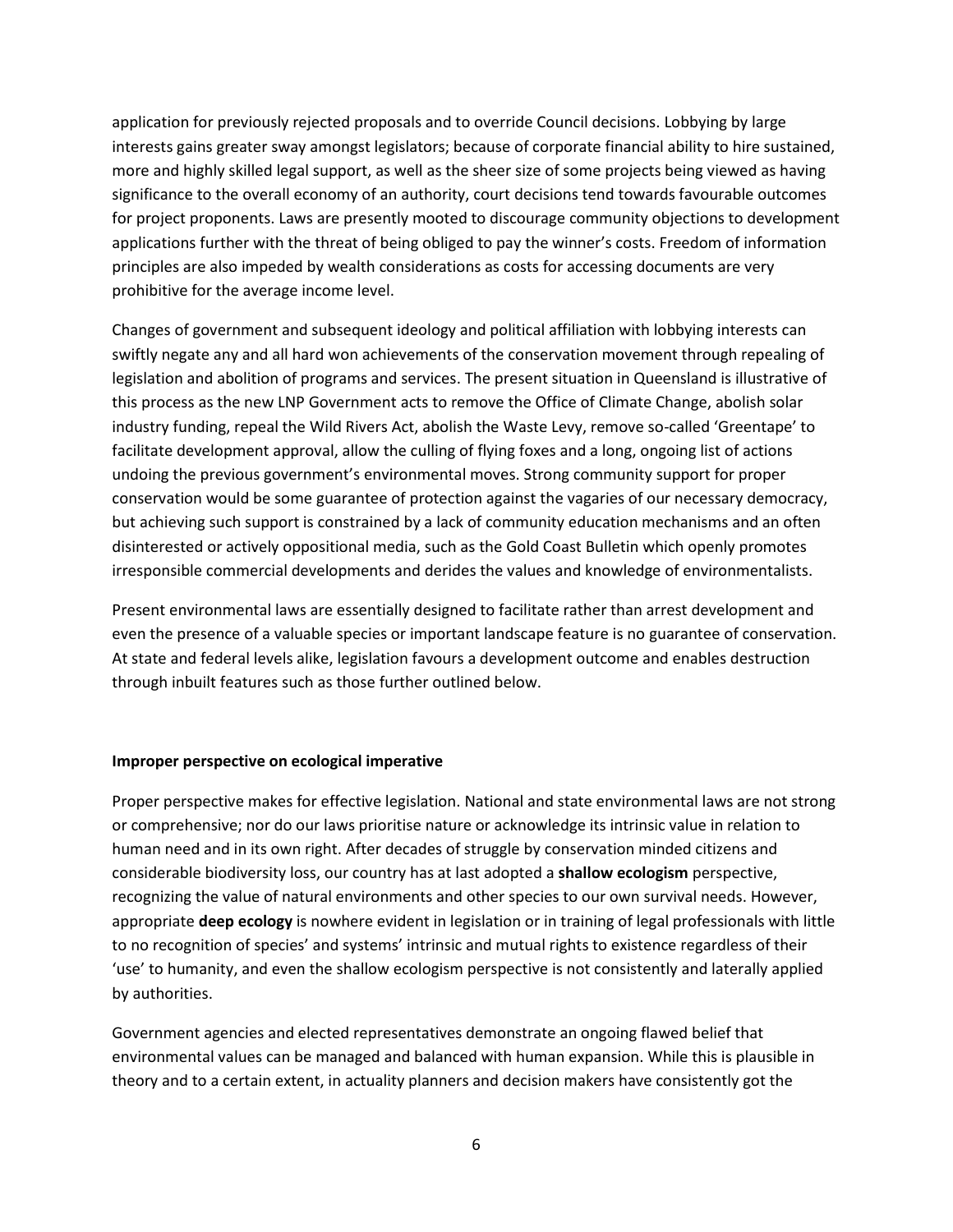balance wrong, as evidenced by the ongoing and even hastened biodiversity decline and the extinction crisis.

Local area development plans notoriously fail to implement best practice on biodiversity protection and climate change adaptation/mitigation despite having access to high quality information. The Bahrs Scrub Net Development Plan for example, while claiming to be based on state of the art, best practice urban design principles, allows for edge effects, litter and pollution, feral predatory animals and other known human neighbor impacts on the inadequate and unprotected areas designated as Environmental Management Areas or other environmentally constrained areas within the Precinct, with no funding source identified for Council purchase and thus increased assurance of protection of these EMAs. Wildlife Movement Corridors are of sub-standard width and route allowance, often compromised along the way, leading to 'nowhere' and not properly monitored or regulated when going through private properties. The proposed Bahrs Scrub Precinct is fragmented by an increased road network with the inevitably increased likelihood of roadkill. While larger waterways are moderately protected, the myriad smaller watercourses will be subject to alteration, impacting on the nearby failed Albert River.

Proper perspective on the value of the environment would dramatically transform the poor decisions made that result in biodiversity decline, and our organisations support the adoption and transition to the constitutional recognition of the rights of nature as proposed by the international Earth Jurisprudence movement (http://www.gaiafoundation.org/earth-centred-law) and presently recognised by countries such as Ecuador or to a lesser extent, New Zealand.

Lack of a deep ecology perspective or even a shallow ecology perspective is starkly evident in the present QLD Government decision to reverse the previous Labor Government policy and allow culling and relocation of flying foxes despite the unequivocal scientific evidence of this species' vital role in the fertilization of rainforest and subsequently the oxygen cycle. Many other examples of a lack of even a shallow ecology perspective in legislative decision making can be supplied.

## **Lack of larger contextual perspective**

The conservation merits or otherwise of individual projects are considered in isolation with little taking into account of habitat loss in adjacent areas or the larger context. Conversely, approval may be given for proportional clearing within a site conditional on some vegetation being retained; however, further applications to clear an additional proportion of the original retained vegetation may be subsequently approved years later. This blinkered approach inevitably and logically leads to piecemeal loss or 'death by a thousand cuts' as vegetation continues to disappear within suburbs, local authorities, the state and across the continent.

## **Lack of requirement for best practice**

Although copious and costly reports are required by authorities into potential constraints posed by the geomorphology, hydrology, flora and fauna, scenic or social amenity features of a project seeking approval, the precautions and recommendations of these reports appear often to be overlooked or granted cursory attention in the approval process.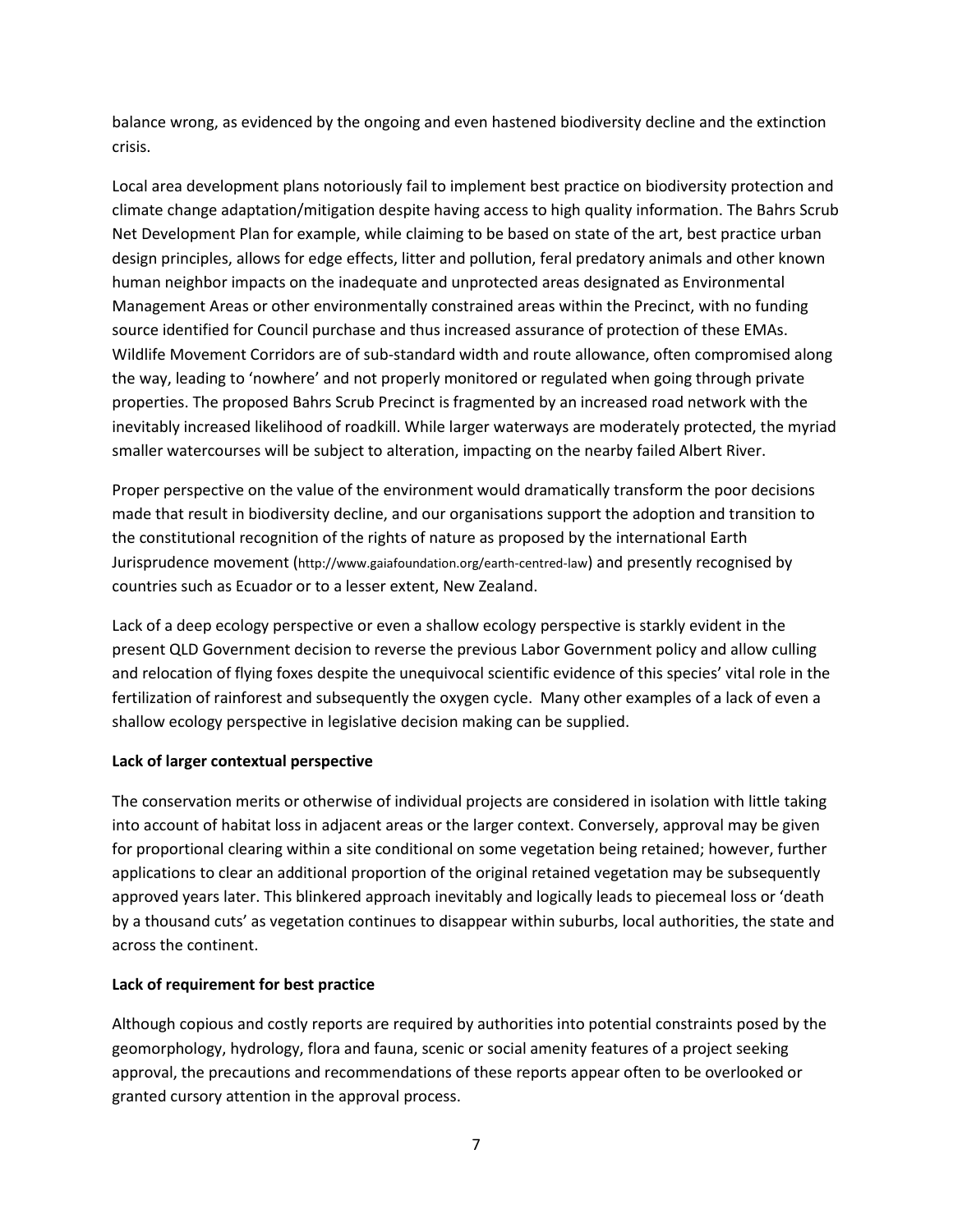There further appears to be a lack of high standard required of consultancy, particularly in environment reporting. Human understanding of the complexities of an area in supporting species is dependent on considerable rigor of research. However, the reality is that official environment data is not comprehensive and in many cases inferior to knowledge possessed by the community: in regard to koala populations in South East Queensland, for example, the Australian Koala Foundation possesses far more comprehensive species mapping than the State or local agencies.

The common practices of environmental consultancies, contracted by authorities and project proponents alike, do not appear to be of the highest standard to ensure properly informed decision making by authorities or courts. Consultancies are commonly known to base their assessments of site features on desk-top studies, sometimes drawn from old, deficient flora and fauna mapping, or google mapping which can even be out of date; on-site surveys are very poorly conducted with consultants attending the site for alarmingly limited periods of mere hours on a single day, ignoring factors such as nocturnal and seasonal movements. Consultants also tend to be under-trained in the recognition of flora and fauna species, sometimes better informed were there deference to local, amateur enthusiasts. This deficiency is also attributable to a raft of factors which include inadequate funding for flora and fauna surveys; poor standards, perspectives and philosophy of training curricula; and the much larger crisis in taxonomy. Finally, investigation of the impact on and relation to the larger environment context beyond a site again appears to be little attended to and not a required focus in the compilation of reports.

Gaps in research application are not confined to biodiversity mapping, identification and description. Despite the universal acceptance of international science on climate change, including the human causation link, authorities and elected representatives remain under-informed and even mis-informed about this gravest and most urgent threat to the human way of life. At the very least, authorities should be required to commission micro-climate change effects that can be anticipated and prepared for to contend with the impacts on local areas related to specific, smaller scale natural characteristics, such as studies recently completed for Tasmania. Authorities and courts should be actively and immediately pursuing best practice on climate change adaptation and mitigation both in development approval processes and in highly precautionary regulating for existing development. Instead, authorities are supporting projects such as ports, high-rise construction on coastal sands, large scale, fossil fuel support infrastructure and general urban expansion, which not only endanger human communities but result in mass vegetation removal and thus habitat destruction. In Queensland, with the abolition of its Office of Climate Change, knowledge and funding access on this vital issue is critically limited. Community support for research funding and action on climate change is further imperiled by the ideological convictions of elected representatives who continue to incite public resistance to acceptance of the science, especially in relation to the anthropogenic causal factor in climate change. Finally, mitigation of climate change is gravely out of reach with the zealous pursuit of fossil fuel industry in Queensland; for example, consumption of all coal earmarked for extraction in Queensland will contribute to average global temperatures rising by 6 degrees, a circumstance that makes a mockery of all present conservation attempts and gains by eradicating the majority of present species.

Environmental laws at present have little to no potential to deal with climate change mitigation or adaptation impacts apparent from development factors. The threat to species common and rare from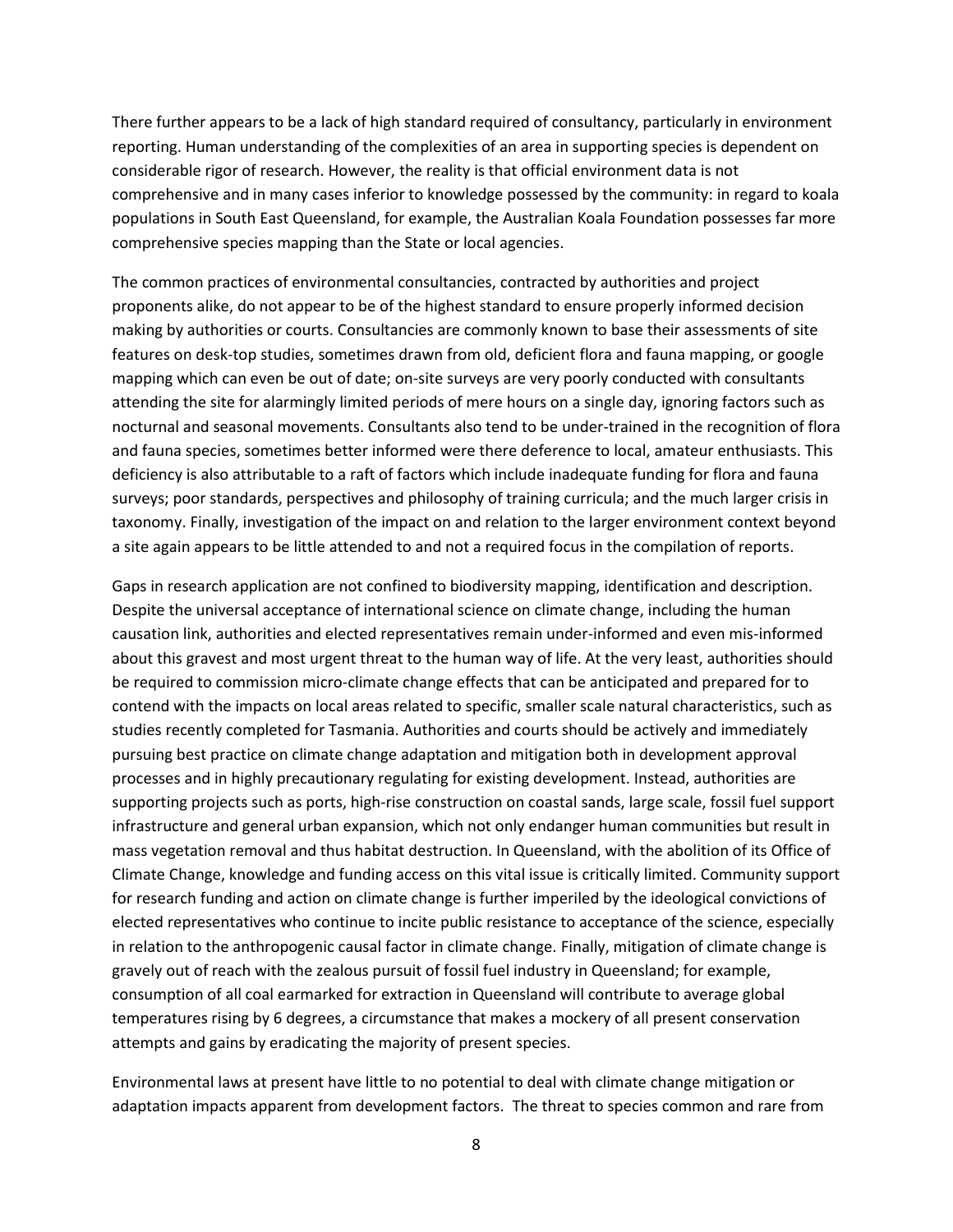climate change is acknowledged to be real and impending and the most significant crisis biodiversity now faces. Apart from the vital and intricate connections a healthy natural environment has with the wellbeing and functionality of human society, there exists a moral imperative for humanity to rapidly ensure biodiversity resilience to climate change.

### **Reliance on offsets**

The conservation movement generally rejects and condemns the fundamentally flawed, unsatisfactorily applied, and generally damaging practice of offsetting recommended to address the numerous and considerable environmental constraints identified by commissioned technical studies and upon which many environmental approvals heavily rely.

The concept of offsetting of flora and fauna is flawed from the outset particularly if the objective (as stated in Australian and Queensland biodiversity strategies) is a net *gain* in biodiversity. Since the planet and its flora and fauna are finite, loss of one area of habitat vegetation will always and only be loss even if vegetation in another area is regenerated in compensation. Offsetting practice also allows for the retention of existing vegetation in compensation for lost vegetation on the proposed site for development. Retention of a vegetated site as offset cannot be viewed as a *gain* in habitat or species representation by any reasonable interpretation.

Another flaw in the offsetting concept, even if properly conducted, is that vegetation regeneration takes several decades to reach optimum value as species support. The loss of or pressure on species in the interim contributes to the general decline of Australian biodiversity. Further, the original composition of the site cannot be known precisely in terms of species and landscape features, and thus cannot be replicated on a compensatory site.

In addition to the difficulties of replicating a site earmarked for destruction, are other unknowable aspects such as how the ecosystem/s of the developable site would have changed and evolved in the medium to very long term future, and whether all the species can return and regenerate; similarly, nor can the survival and evolution of the site's linked landscape features (such as waterways for example) be accurately assessed along with the viability of the species those subsequent landscapes support.

Beyond the conceptual level, the offsetting practice is flawed in implementation. Ideally, the compensatory site should be located, purchased, assessed, and fully regenerated (or at the very least, re-planted) before clearing of the developable site commences. Without this stipulation, the replacement site cannot be regarded as allowing for equilibrium in species existence, let alone for a net gain in biodiversity. However, many instances exist of large and small scale projects commencing, reaching completion and functioning for years without even locating a compensatory site; this situation is so repeatedly the case in practice that a public enquiry is warranted.

Secondly, the compensatory site's landscape features and its endemic vegetation (either existing or to be planted) should be identical to the values of the developable site, a stipulation known as 'like for like'. Again, however, the reality is quite different, with compensatory sites selected only because of expediency, bearing little to no similarity to the values of the developable site, especially in the case of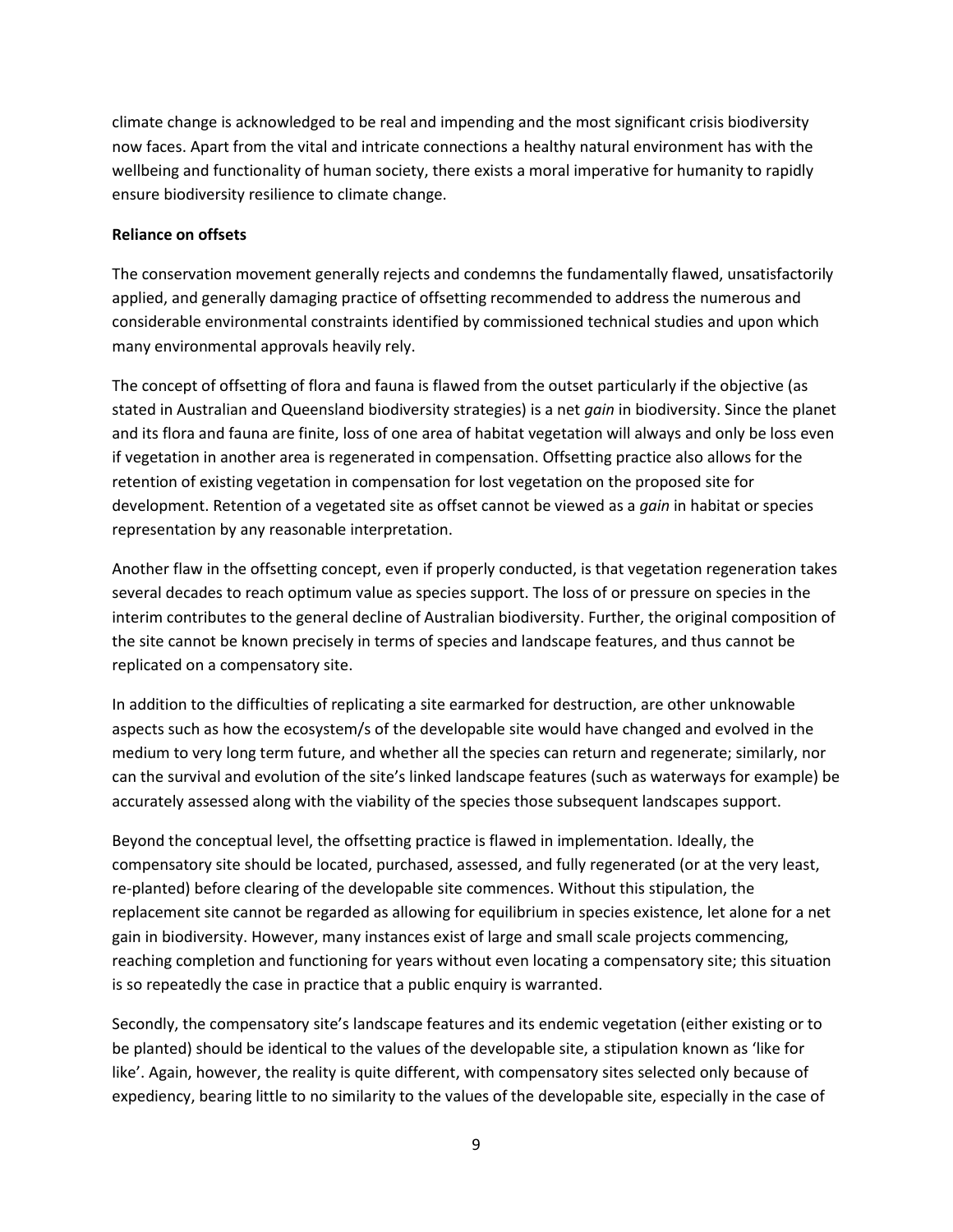highly specialized and uncommon ecosystems, such as that of Bahrs Scrub. This is largely because of a range of factors. The greater proportion of development is occurring along the coast, previously limited to the South East Queensland region, which is the most biodiverse region in the Southern Hemisphere. Such diversity is partly the result of diverse soils, some of which cannot be found outside the region, and is therefore, irreplaceable. Cost is also a very significant factor with coastal land values far greater than those inland where vegetation and geomorphology differ. The Gold Coast situation is illustrative of this reality, attributable to the uniqueness of regional vegetation and landscape coupled with overdevelopment in the region from untrammeled (and ongoing) population expansion: availability of 'like for like' is no longer possible for offsetting of Gold Coast projects.

The fact that 'like for like' is not required in offsetting is also related to the slow progress in total environment valuation science (TEV), which would more clearly reveal the real economic worth of vegetated areas in their inter-relationship with social systems such as food and water security or carbon sequestration. Until such economic science is reliably available, 'like for like' offsetting cannot be genuinely sourced or appropriately remunerated.

Thirdly, even the most conscientiously applied offset is no assurance of biodiversity conservation since there is no permanent protection of the compensatory area. Even after years of conscientious regeneration, sites once earmarked as offsets can be approved for development, rendering the entire practice a mockery of conservation principles, government policy and legislation. Further, monitoring of the ongoing health and survival of a regenerated or retained compensatory area is not ensured by legislation; given the expense of regeneration and maintenance in light of factors such as climate change weather variations or human neighbor impacts, offsets are not even guaranteed survival.

Fauna offsetting often involves relocation, which is an unconscionable and ultimately ineffective practice. Common sense dictates what government endorsed practice does not, which is that animals are difficult to catch, are heavily stressed and injured in the process of capture, and further at risk of sickness, injury or death in transport. Once released into the new location, animals compete with existing populations for food and other resources. Furthermore, only particular species are selected for relocation, resulting in the loss of a far greater and unknown number of species.

On the whole, it is clear that offsetting is the resort of legislative inability to properly protect biodiversity while development remains the priority. Offsetting only has value if it is retrospective to existing projects and involves regeneration of existing degraded sites. As it stands, offsetting is little more than a box-ticking exercise which gives a project the appearance of conservation to appease public disquiet, while the actuality is far from the truth. In fact, the concerns over offsetting as a contributing factor to biodiversity decline are so great that a public enquiry is warranted.

#### **State population accommodation pressures**

There has been little overt recognition of the impact of pressures caused by population expansion and the need to make informed decisions to regulate those impacts. Research into carrying capacity at local and national level is needed in order for state governments to make appropriate decisions about where to direct expanded population accommodation. However, in QLD, we have only seen a reactive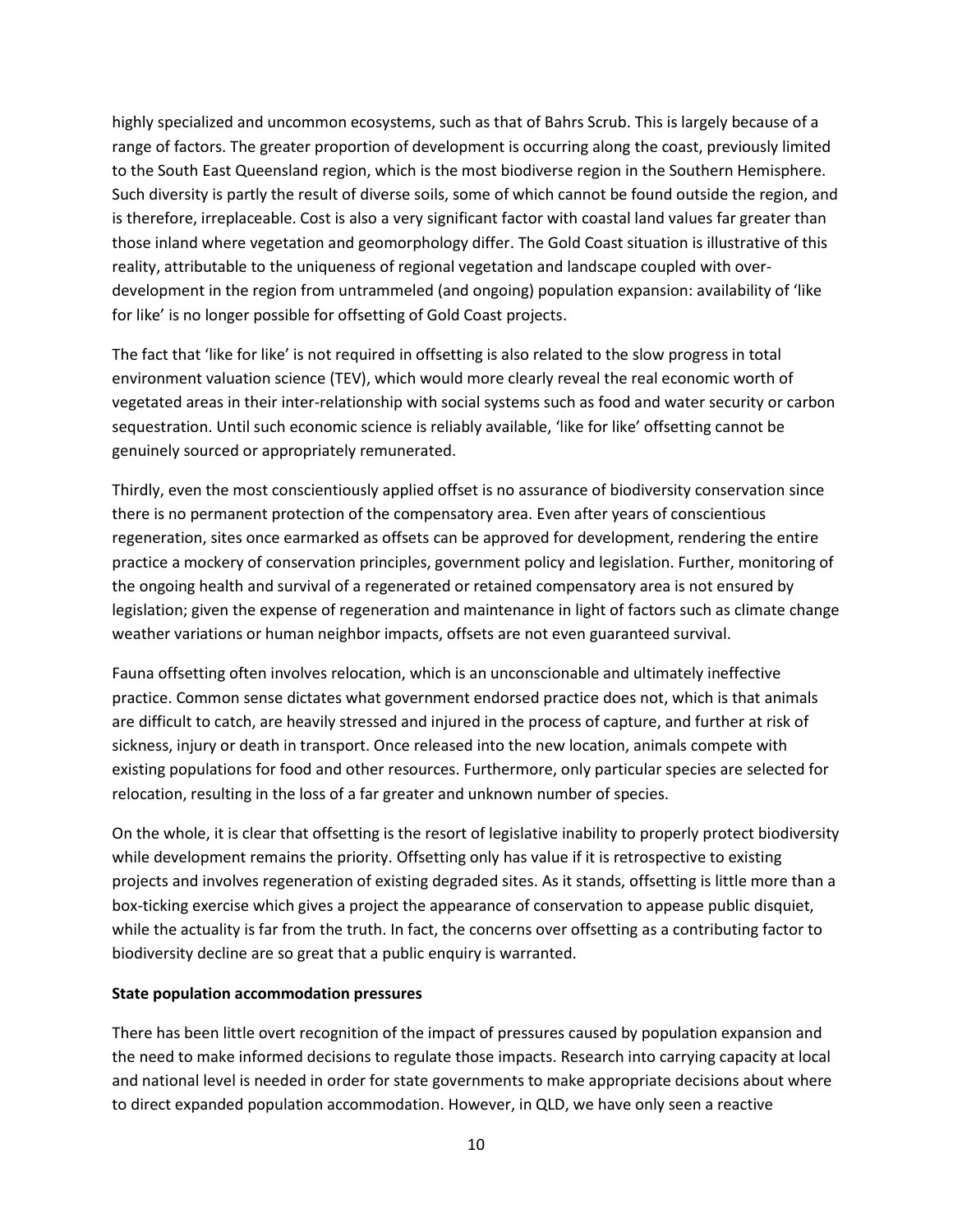approach to planning from government, with coastal shires continually required to take their share of what has been very high numbers of people relocating, especially to Southeast Queensland initially but in later years to coastal shires further north as well. This demand on local shires has caused considerable loss of biodiversity. Urban and industrial expansion to serve a rapidly growing population not only impacts on biodiversity through habitat loss from vegetation clearing but through the raft of well documented impacts such as fragmentation, roadkill, pollution and litter, feral species invasion, domestic pet attack, edge effects, and dramatically reduced resistance to climate change. At no point do either state or local authorities appear to acknowledge that coastal shires may already be at or beyond carrying capacity; in fact, despite all appearances that regions such as the Gold Coast and other SEQ shires are straining under population burden and rapidly losing their natural character, the trend of present governments is to step up development pressure, and to remove so called 'Greentape' to fasttrack and reduce the cost of development. This approach is based on a misguided view that economic boom times can be re-achieved through a return to an era that, ironically, gave rise to the grave environmental crises the present era is faced with and which cannot support further vegetation loss. Sound economic and environment related science should guide important decisions such as urban planning rather than the bias, ambitions, or electoral commitments of non-expert, inexperienced elected representatives who are often satisfying a political agenda that impedes or precludes objectivity. Given the present system, it is too often the case that the high quality knowledge accessible by government department staff in relation to the pros and cons of population density is sidelined in favour of political imperatives.

#### **The conservation estate**

Across Australia, the national parks and other levels of protected lands which constitute the conservation estate are disproportionate to international standards and to the type, uniqueness and diversity of the continent's flora and fauna and landscapes. Despite being home to one of the last major wild areas on the planet, as well as the most biodiverse area in the Southern Hemisphere, Queensland's conservation estate remains behind that of the rest of Australia, with no plans or allocation of funding from the present government to ameliorate this circumstance. The term 'national park' is a misnomer as these are actually designated and controlled by state agencies which are historically less stringent on conservation than they are enthusiastic about potential income and job creation from development projects. The present Queensland Government is also diluting the integrity of national parks by allowing recreational activity including horse-riding, shooting and trail bike riding in national parks due to powerful single interest lobbying and the lure of commercial gain. National parks would be better created and managed were they truly under control of federal agencies.

## **The 'Taxonomic Impediment'**

Throughout the world as in Australia, the discovery of new species goes on, but the identification and full description of species remains constrained by the paucity of professionals in the field of taxonomy and the rigor of the discipline itself since one taxonomist can spend a lifetime describing a single species or continuing the work of another. Even among the raft of known species, full understanding of behaviours, needs and interactions is mostly limited. Worldwide, there is a taxonomic impediment to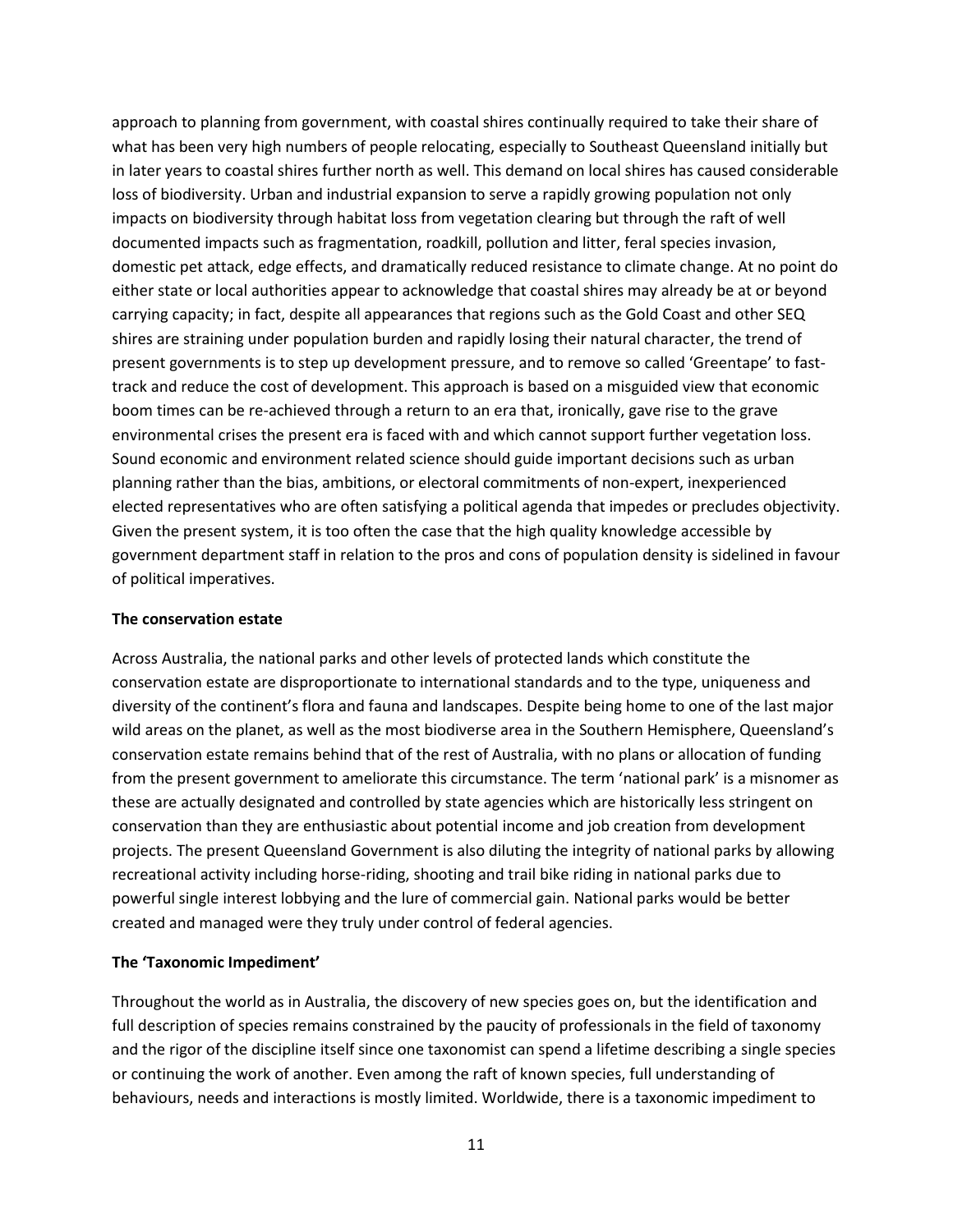proper biodiversity management. Popularizing and heightening the status of taxonomy as a profession would attract more students to the field, and utilizing the expertise of amateur enthusiasts would go some way to addressing this fundamental but little acknowledged challenge to biodiversity protection.

## **Failure of political leadership**

In extremely challenging times of threatened total environmental collapse, biodiversity decline and extinction crisis, and deadly anthropogenic climate change, Australia has generally demonstrated a slowness to heed the warnings of science or to take up the economic opportunities afforded by the need to change. The states have been even more tardy in their responsibility to attend to the medium to long term needs of the human community and the natural systems upon which we depend. In general, Australian political representatives have failed to take climate change seriously and truly build resilience or mitigate future more drastic impacts for biodiversity. Although there have been tokenistic demonstrations of understanding, there remains a failure to take science warnings seriously: the biodiversity strategies of the Queensland and federal governments 'make all the right noises' but are basically toothless and are not implemented as policy across departments. Political leaders and elected representatives have shown an unwillingness to educate public opinion on the necessity of biodiversity and natural system protection for human survival and in some cases, have actively promoted misinformation in this regard as evidenced by the appallingly ignorant public statements in recent times and ongoing, attempting to discredit climate change theory; or the failure to be truthful about the impacts of large scale projects such as the coal seam gas industry. A similar lack of necessary initiative is evident in the failure to make a proper assessment of continental and/or regional population carrying capacity with instead a blind insistence on the outdated concept of economic growth through population increase, which has been shown to be unsustainable. Elected representatives have further failed to adopt a sustainable economy approach and creatively turn biodiversity protection into a lucrative pursuit.

Gecko and SBSA present this overview of the social factors inherent in the biodiversity crisis Australia is facing in the heartfelt hope that it will assist this Senate Enquiry to bring about the urgent changes required to achieve genuine conservation which is in the interests of species and systems that share this probably unique planet as well as our own survival interests. We wish the Committee well in the complex challenges ahead and ensure our continued support.

## **Summary of points raised:**

- 1. Improper perspective on ecological imperative
- 2. Legislative failure
- 3. Legislative decision making rests not on knowledge but on personal bias
- 4. Lack of larger contextual perspective; piecemeal effect ('death by a thousand cuts')
- 5. Lack of requirement for best practice
- 6. Offsetting and relocation as flawed concepts
- 7. De-prioritization of common landscape features, ecosystems or species
- 8. Representative ecosystems approach